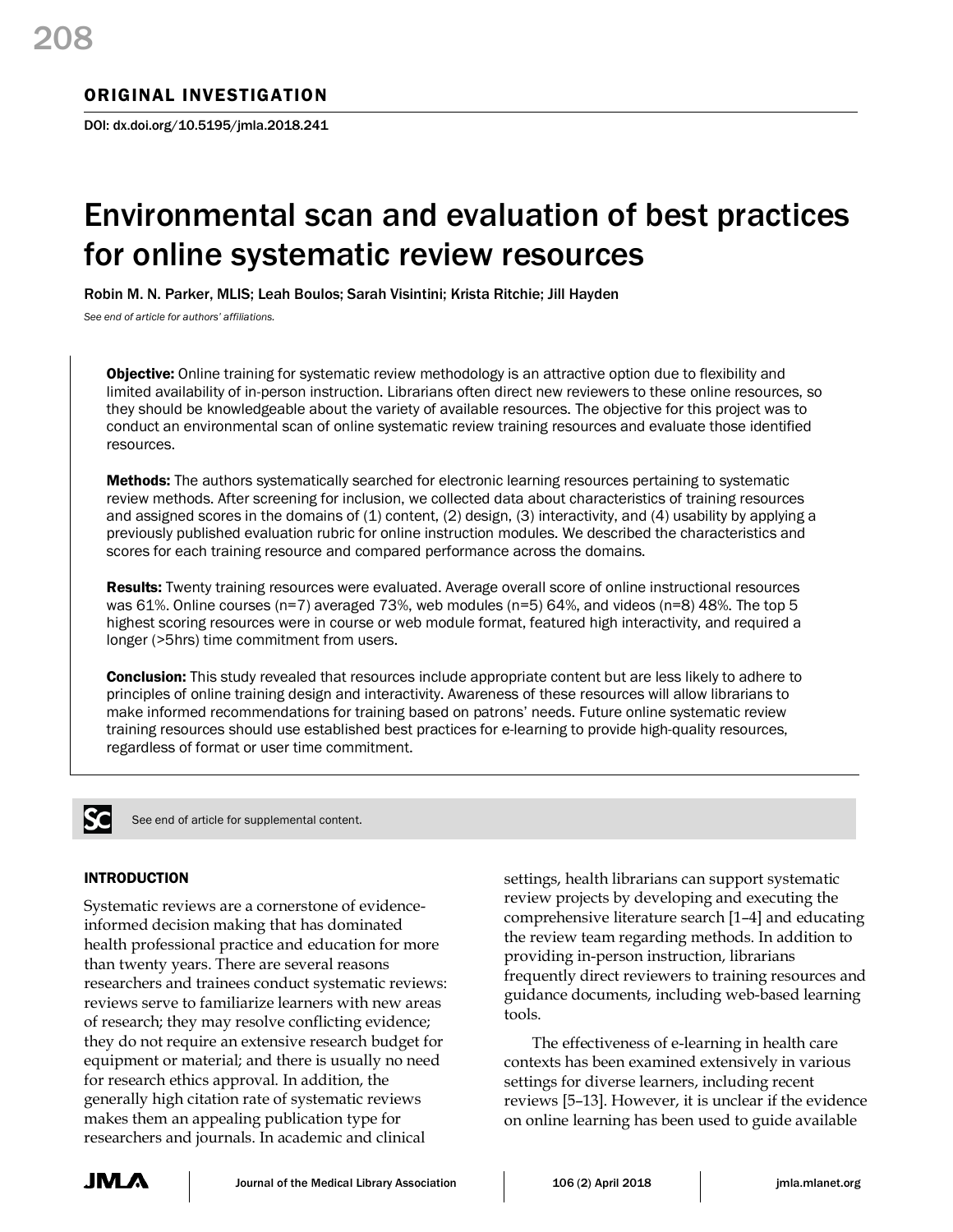delivery of systematic review training in the webbased environment. There is research examining the performance and usability of online instruction for searching and information literacy [14–16] and evaluating online modules for evidence-based practice (EBP) [17]. For example, the Foster et al. environmental scan used a standard rubric and multiple levels of assessment to evaluate Internetbased instruction in EBP [17]. To date, however, a similar evaluation of online instruction for systematic review methods has not been published.

Although there are brief mentions in the literature of online training resources to learn systematic review methods [16, 18–21], there have been no attempts to comprehensively evaluate the available resources against best practices. The objective of this study was to conduct an environmental scan and assessment of online systematic review training resources in order to describe available resources and to evaluate whether they follow current best practices for online instruction.

# METHODS

The authors conducted an environmental scan for online systematic review educational resources using several strategies. Our methods to identify potential online training resources combined approaches used by others, such as exhaustive YouTube searches [22], screening of Google searches to the point of exhausting the relevant results [22], and targeted searching of websites [23].

The broad Google search consisted of:

(("systematic review" OR "scoping review" OR "evidence review" OR "knowledge synthesis" OR "evidence synthesis") online teaching OR course OR workshop OR seminar OR education OR training OR module).

Following the approach described by Galipeau and Moher [24], we scanned the first twenty results for relevance and made selections for further investigation based on the eligibility criteria. If the first twenty results had a result to be included, then we reviewed the next twenty until a page was reached with no eligible results [24].

We also searched websites of organizations recognized for producing evidence syntheses or providing health research methods training by using a targeted Google search string with variant terms

for systematic reviews and training. These targeted searches included Cochrane entity websites, North American medical school websites, massive online open course (MOOC) platforms, and knowledge synthesis organizations, such as the Agency for Healthcare Research and Quality and the National Collaborating Centre for Methods and Tools (supplemental Appendix A). Searches were completed during the summer of 2015.

# Selection criteria

Selection criteria focused on training resources with specific content, format, availability, and language characteristics.

- Content: We included training resources if their content pertained to at least three of six systematic review steps: (1) defining a research question and/or creating a protocol, (2) conducting a rigorous search, (3) determining selection criteria, (4) performing a critical appraisal and/or risk of bias assessment, (5) extracting data, and (6) performing analysis and/or creating an in-depth report.
- Format: Inclusion criteria specified online courses, videos, and web tutorials or modules. Online courses were defined as synchronous or asynchronous with the inclusion of mediation by an instructor, whereas web modules were defined as stand-alone resources that could be navigated by learners at their own pace. Resources were excluded if they consisted of face-to-face or blended learning formats or noninteractive, text-based information (e.g., journal articles or books).
- Availability: Resources that were available (for free or for a fee) to the public or to a group with open membership were included. Resources were excluded if they were restricted to specific employees or students of an institution or if we were unable to gather necessary information on the content or delivery of the resource through searching publicly available material or by contacting the creators.
- Language: Only resources provided in English were included.

We reviewed resources in duplicate and resolved conflicts by consensus as a group. When we were unsure about inclusion, resources were tentatively included until more information regarding content or delivery could be acquired

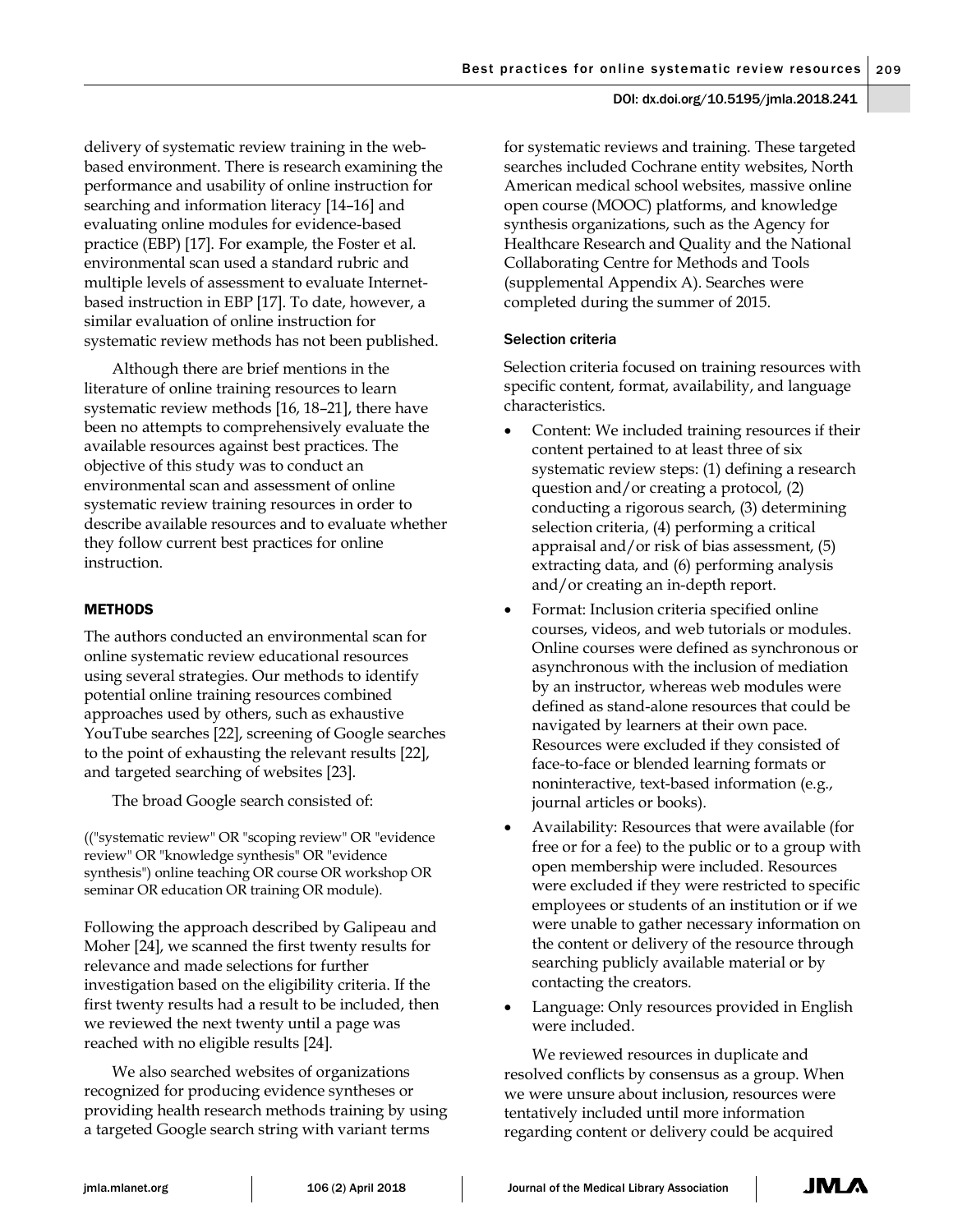from the creators. One author contacted creators via email and sent a follow-up email within six weeks if no response was received upon initial contact. If no response was received after both emails, resources were excluded due to insufficient information.

# Data extraction

We extracted the following information from the included resources: name of the resource, institutional host or creator, uniform resource locator (URL), access (e.g., available on demand or via scheduled offering), disclosed intended audience, type of host (e.g., university or government department), country of origin, format, duration, and cost. Data were extracted by one team member and checked by a second team member.

# Evaluation

Each of the included resources was reviewed independently in duplicate, based on the predefined point system for quality in four domains developed by Foster et al. and based on the Quality Assessment of Digital Education Material (QuADEM) approach: "Content," "Design," "Interactivity," and "Usability" [17, 25]. Responses were exported into Microsoft Excel, inter-rater agreement was calculated, and conflicts were resolved by a third team member. Three questions were "select all that apply" with 1 point awarded for each selection, and the remaining 23 questions could be answered with "yes" (1 point), "no," or "can't tell from available info" (0 points), or in most questions, "somewhat" (0.5 points). The total score for the rubric (37 points) deviated slightly from Foster et al.'s model (38 points) due to an alteration of the total possible points in question 7 regarding the types of interaction [17]. Where Foster et al. assigned the question 6 points (5 points for various activities and 1 point for "other") [17], we limited this score to 5, with the possible point for "other" serving as an alternate, rather than additional, tally (supplemental Appendix B).

1. To evaluate Content, we indicated which of the six steps of the systematic review process (as determined for the selection criteria) each resource covered. As with the reference rubric, the actual topics covered were not given a scoring weight but were extracted for analysis of topic coverage [17]. Evaluation criteria pertained

to credibility, relevance, currency, organization, ease of understanding, focus, and appropriateness of language, and we assigned points out of 7 in this domain.

- 2. Design: We assigned points out of 12 for Design based on the levels of cognitive process that were encouraged by each resource, as defined by the revised Bloom's Taxonomy, 2001 version [26]; the inclusion of learning objectives as well as their measurability and coverage; and the types of learning styles incorporated (visual, audio, or spatial).
- 3. For Interactivity, we assigned points out of 10, based on the level of interactivity, variety of tasks employed (e.g., clicking, performing a search, scrolling, answering quizzes, or typing in answers), appropriateness and difficulty level of tasks, and opportunities for reflection and feedback.
- 4. For Usability of resources, we assigned points out of 8, based on the layout and ease of navigation (e.g., use of navigation menus) and compliance with aspects of the Americans with Disabilities Act, as described by Foster et al. [17]. This meant low use of red or green, the inclusion of captions, consistent navigation, audio that could be turned off, and the ability to pause.

# Data collection

We piloted a data collection form in duplicate on three resources, which revealed inconsistency in interpretation of the evaluation questions between the reviewers. To clarify evaluation criteria, we supplemented the form with descriptions from the QuADEM Manual [25], which Foster et al. drew on when they created their original evaluation form [17]. Evaluators were also given the opportunity to leave notes in each section of the form to explain decisions or highlight sources of ambiguity in the evaluation process.

# Analysis

We described characteristics of the identified resources and the quality scores, both overall and for each evaluation domain. We compared resources and tested for statistically significant differences by conducting repeated measures analysis of variance (ANOVA) of scores for each of the four rubric categories.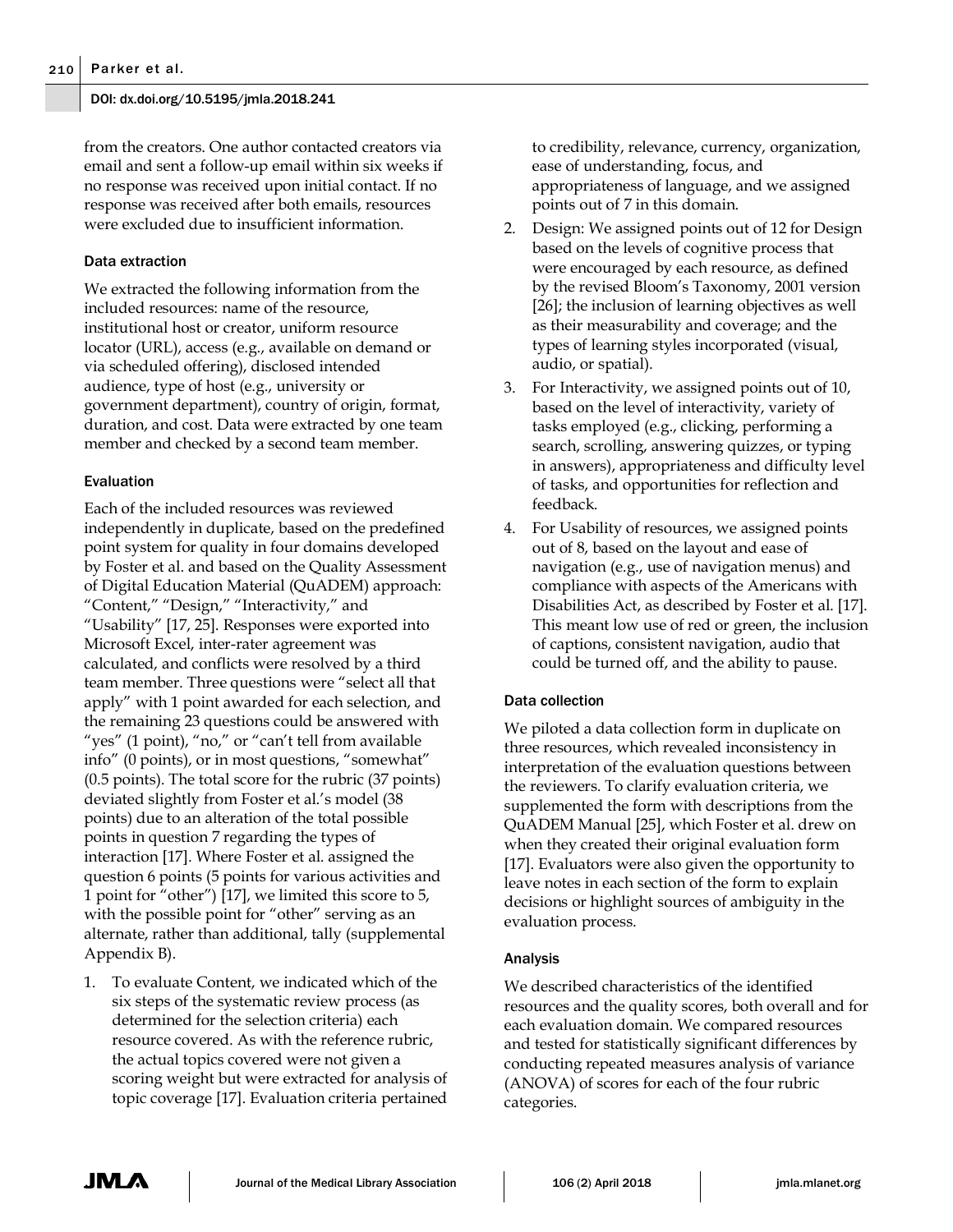# RESULTS

### Environmental scan results

Our environmental scan identified 55 resources. In cases where a resource was a single part of a multipart series or set, we combined parts to unify the set. This resulted in a list of 48 resources. We identified and removed 7 duplicates at the outset. Using the criteria outlined above, 14 resources were excluded for covering fewer than 3 of the 6 steps of a systematic review (n=10) or for being in a format that was inappropriate for this study (n=4). Of the resources that were not freely available to the public (n=15), 13 had contact information for the creators, from whom we solicited additional information. Eight responded and provided sufficient example material to evaluate the resources, while 5 resources were removed from consideration due to lack of response. Therefore, we evaluated a total of 20 online systematic review training resources (Figure 1). The full list of evaluated sources is available in supplemental Appendix C.

Figure 1 Environmental scan inclusion flowchart

Researchers, health care professionals, and students were among the target audiences described, although nearly half of the resources were missing this information, and some resources were directed at more than one group (Table 1). Almost half of the included resources were produced by universities, while the rest were created by various research organizations and government agencies, including organizations specializing in knowledge synthesis and knowledge translation, professional associations, a "Centre of Excellence," and a continuing education provider. The creator organizations were located in various countries in Europe, the United States, Canada, and Australia, reflecting the English language inclusion criteria. The formats included videos, websites or web modules, and online courses. Resources required a wide range of time to complete, from less than 1 hour to more than 200 hours over 15 weeks of sessions. Of the 20 evaluated resources, 14 were available free of charge at the time of review. Prices for the other 6 resources ranged from less than \$15 USD to over \$3,000 USD.

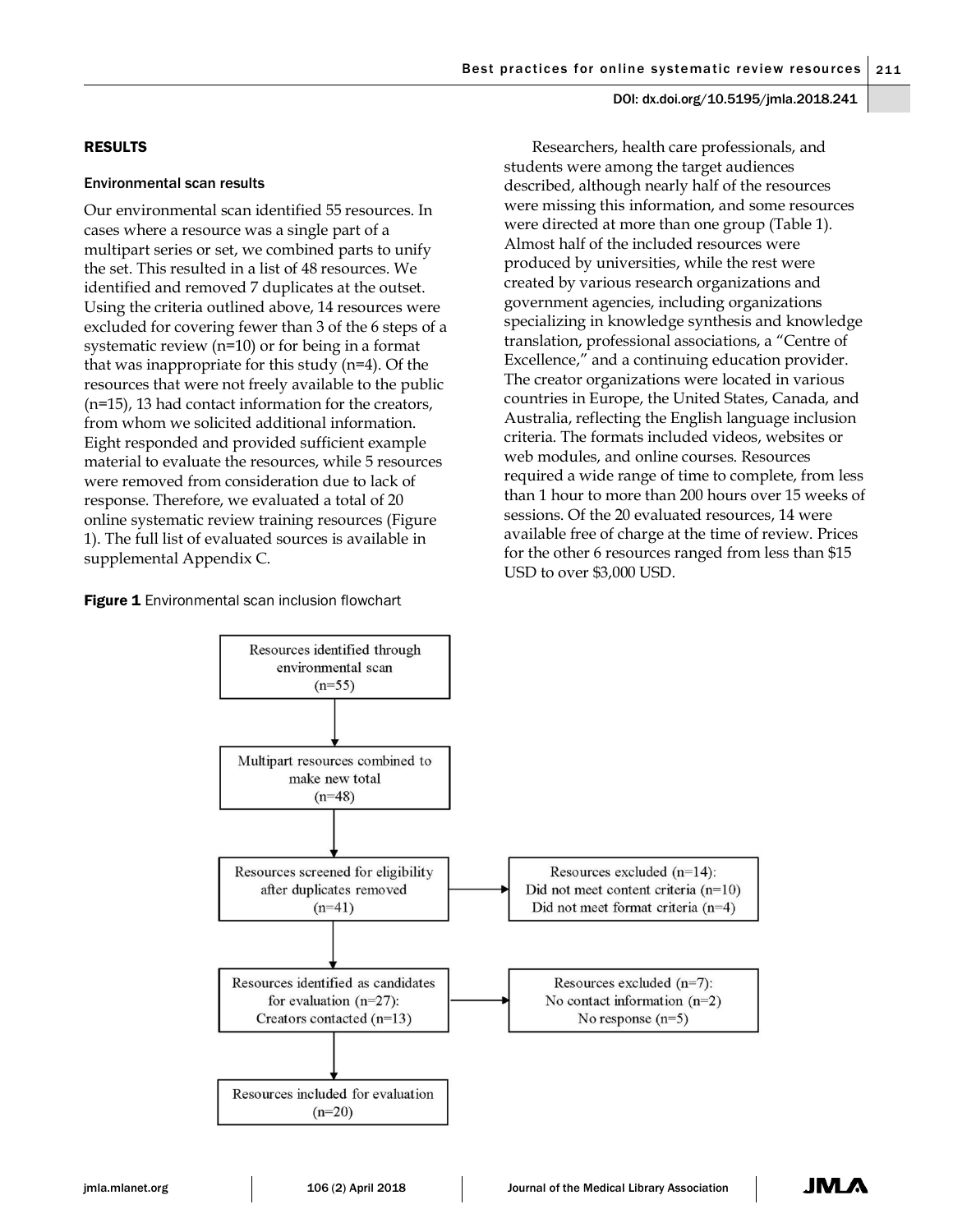|                           | n              | $\frac{0}{0}$ |  |  |  |  |  |
|---------------------------|----------------|---------------|--|--|--|--|--|
| Intended audience*        |                |               |  |  |  |  |  |
| Not disclosed             | 9              | 45%           |  |  |  |  |  |
| Researchers               | 6              | 30%           |  |  |  |  |  |
| Health care professionals | 5              | 25%           |  |  |  |  |  |
| Students                  | 4              | 20%           |  |  |  |  |  |
| Country                   |                |               |  |  |  |  |  |
| <b>United States</b>      | 9              | 45%           |  |  |  |  |  |
| United Kingdom            | 6              | 30%           |  |  |  |  |  |
| Canada                    | 2              | 10%           |  |  |  |  |  |
| Australia                 | $\overline{2}$ | 10%           |  |  |  |  |  |
| Norway                    | 1              | 5%            |  |  |  |  |  |
| Format                    |                |               |  |  |  |  |  |
| Video                     | 8              | 40%           |  |  |  |  |  |
| Website/web module        | 5              | 25%           |  |  |  |  |  |
| Online course             | 7              | 35%           |  |  |  |  |  |
| Duration                  |                |               |  |  |  |  |  |
| Less than 1 hour          | 4              | 20%           |  |  |  |  |  |
| 1-5 hours                 | 4              | 20%           |  |  |  |  |  |
| 5-10 hours                | 2              | 10%           |  |  |  |  |  |
| $10+$ hours               | 9              | 45%           |  |  |  |  |  |
| Variable <sup>+</sup>     | 1              | 5%            |  |  |  |  |  |
| Cost                      |                |               |  |  |  |  |  |
| Freely available          | 14             | 70%           |  |  |  |  |  |
| Fee-based                 | 6              | 30%           |  |  |  |  |  |

Table 1 Characteristics of the 20 systematic review online resources identified in an environmental scan

\* The intended audience of these resources does not add up to 20 because some resources disclosed multiple audience types.

† Self-directed web module with linked resources that could take a little as 10 minutes or as many as 10+ hours.

# Evaluation results

Distribution of online resource quality scores

Out of a possible 37 total points, scores ranged from 13 to 34 (35% to 92%), with an average score of 22.4 (61%) and a median score of 21 (57%). Inter-rater agreement for all evaluations was 82%. There was a 1.5 average mean difference, with a standard deviation of 5.2 for total scores based on each rater's scoring (*t*(18)=1.3, *p*=0.217), indicating high agreement between independent raters.

**Figure 2** Overall scores (%) arranged by resource format



The overall scores of all 20 resources, arranged by format, are shown in Figure 2. The number assigned to each resource corresponds to its rank by overall score, where the first resource (R01) has the highest overall score and R20 has the lowest. Exact scores for each question across all 20 resources can be found in supplemental Appendix D.

Results by evaluation criteria

1. Regarding the Content domain, none of the 6 steps of a review was perfectly covered by all resources, but some version of the step classified as "Presenting findings/analysis" was covered by 19 of the resources (95%). The steps teaching how to define the research questions, conduct a thorough search, and perform an assessment of bias were all covered by 18 of the resources (90%). Twelve resources (60%) covered material on all 6 steps of a systematic review. Of the remaining 8 resources, 5 (25%) covered 5 steps and 3 (15%) covered only 3 steps. The steps that were most frequently left out were determining and/or applying selection criteria (covered by 80% of the resources) and methods or techniques for conducting the data extraction (covered by 85% of the resources). In general, although the resources had to cover at least 3 of the steps of a review to be included, the particular steps covered varied considerably across resources.

Numerical scores were assigned for the remainder of the Content domain elements. Most, if not all, of the 20 training tools at least somewhat met criteria for credibility (n=20), relevance (n=19), currency (n=20), organization (n=18), ease of understanding (n=17), focus (n=17), and appropriate language (n=18). Scores were most mixed when we evaluated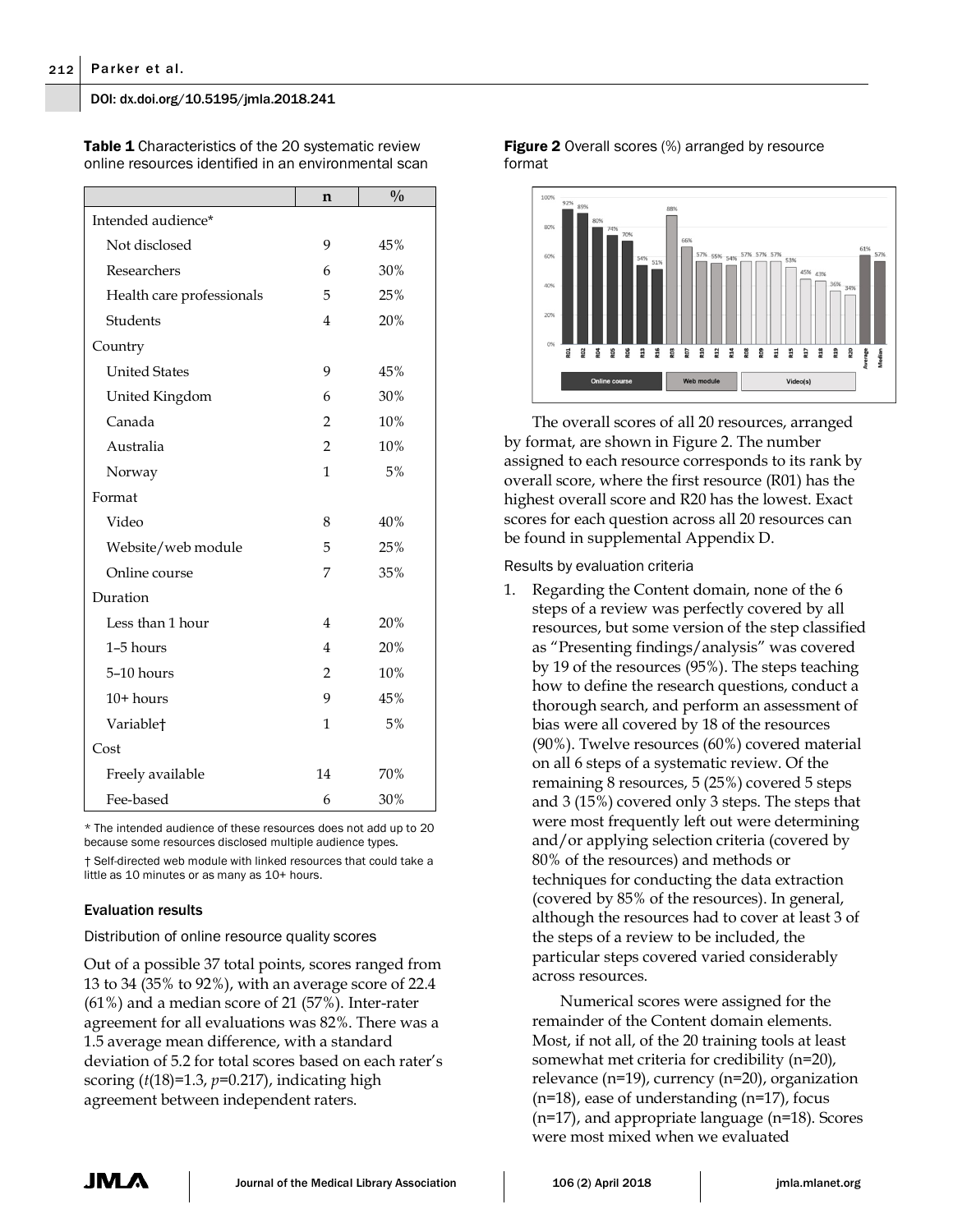appropriateness for intended audience. The mean total Content score across all resources was 83%, with a median score of 86% (SD=15.8; range 52.8–100.0). Two resources (R01 and R12) scored 100% in this domain, and an additional 7 resources scored 93% (6.5 out of a possible 7 points) (Figure 3).

2. While Content scores were generally high, Design scores were much lower (Figure 3). Design scores reflected the resources' coverage of Bloom's Taxonomy levels [26], clearly explained purpose, had measurable objectives, covered those objectives, and incorporated different learning styles. Design was consistently the lowest scored domain, with no resource scoring 100%. The average score was 52%, with a median score of 48% (SD=22.9; range 20.8–91.7); over half of resources (n=12) scored 50% or lower. Only half of the 20 resources provided clearly articulated and measurable learning objectives, and even fewer (n=7, 35%) managed to completely cover those

objectives in the scope of the training provided. The most common source of low scores came from our evaluation of the resources' promotion of various levels of engagement with information, as described by Bloom's Taxonomy [26], in which the majority of resources  $(n=14)$ covered 3 or fewer of the 6 possible levels.

3. The Interactivity domain showed the widest range of scores, with 3 resources (R01, R04, R05) scoring 100% and 4 resources (R17–R20) scoring 0 (Figure 3). This variation resulted in an average score of 49% and a median score of 35% (SD=36.9; range 0–100). Of the resources that provided opportunities for interactivity (n=16), such as clicking, scrolling, searching, answering surveys, and discussing the topic, the interactivity was generally relevant or somewhat relevant (13/15) and with an appropriate level of difficulty (yes or somewhat: 12/15) but rarely provided an opportunity to reflect on learning (6/15). Videos scored most poorly in the Interactivity domain, as they often involved little to no interactivity.



**Figure 3** Content, design, interactivity, and usability scores (%) arranged by resource format

JMLA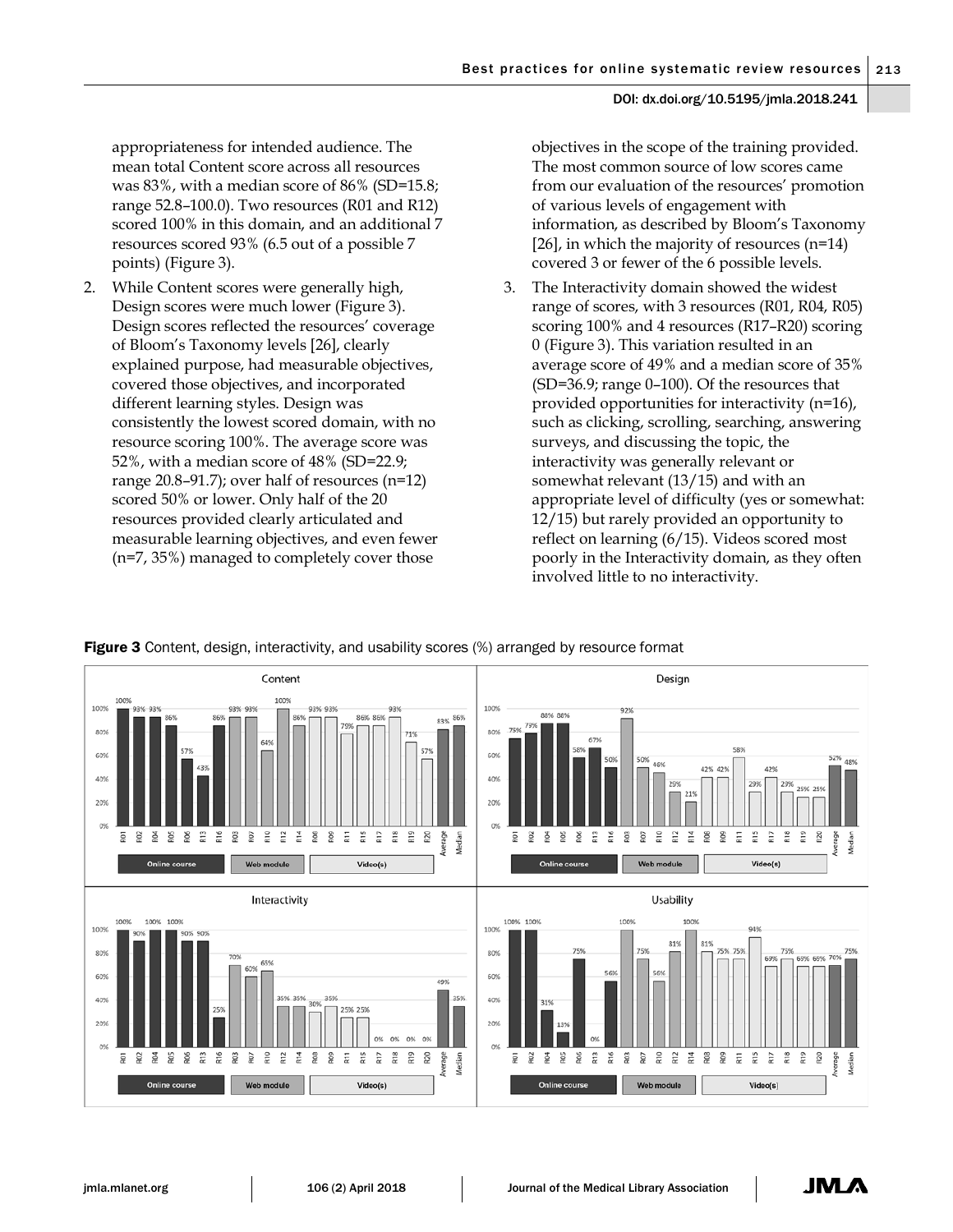4. Usability scores resulted in the second-highest domain average at 70%, with a median of 75% (SD=27.7; range 0–100). This domain assessed the resources' layout, ease of navigation, ability to determine learning path, and compliance with American Disabilities Act requirements regarding color, audio, captions, navigation, and pausing capabilities. The layout of resources (including visual appeal and ease of navigation) resulted in the most varied scores. Four resources (R01, R02, R03, and R14) scored 100% in this domain (Figure 3).

# Statistical analysis

Repeated measures ANOVA revealed significant differences among resources across the 4 domains (F(3, 17)=14.1, *p*<0.001). Pairwise comparisons showed that, overall, resources scored significantly higher in the Content domain than in the Design (mean difference=30.8, standard error=5.9, *p*<0.001), Usability (mean difference=12.8, standard error=5.4, *p*<0.05), and Interactivity (mean difference=33.7, standard error=9.1, *p*<0.001) domains, whereas there were no overall differences between the Design, Usability, and Interactivity domains (*p*>0.05).

Regarding other characteristics of the resources, there was a significant positive correlation (Spearman's rho=0.47, *p*<0.05) between the time needed to complete the resource and its overall quality score. Regarding the cost of the resource, the highest overall scores occurred in the \$1,000–\$1,600 USD range. Although free resources tended to score lower (n=14, mean=56.08, SD=16.23) than fee-based resources ( $n=6$ , mean=71.17, SD=14.24), this difference did not reach statistical significance (*t*(18)=1.96, *p*=0.06).

# Performance of top five resources

Finally, we took a closer look at the individual domain scores for the 5 resources that received the highest overall scores (Table 2). In most cases, overall scores were affected by a relatively low score in at least 1 domain. For example, the top resource (R01) achieved a near-perfect score but did not receive full points in the Design domain. Despite achieving relatively high overall scores, the fourthand fifth-ranking resources (R04 and R05) received 2 of the lowest Usability scores (31% and 13%, respectively) out of all resources.

# **DISCUSSION**

Our findings revealed that systematic review elearning resources generally performed better in the Content domain than in the Design, Interactivity, and Usability domains. Overall, performance in these domains appeared to be related to the format of the online training resources. That is, out of the five highest scoring resources, which were well designed with clear learning objectives and high levels of interactivity, four were online courses that reflected an extensive amount of time spent in their creation and effort to follow best practices in online instruction. Although the structure of online courses made it easier to receive higher scores in our evaluation rubric, it should be noted that some highscoring videos overcame their inherent lack of interactivity and poorly defined learning objectives by having high-quality content and favorable usability characteristics, such as ease of navigation.

Most (60%) resources that we evaluated covered all steps of the systematic review process, whereas the others provided instruction only on a subset of steps. This reflected the diverse foci of the resource creators, who had different goals and intended audiences. However, it was difficult to gauge the appropriateness of the language for the 9 resources for which the audience was not well defined.

Coverage of the levels of Bloom's Taxonomy [26] was another characteristic that had a large impact on total design score and a subsequent high overall score. This corresponded with adult learning principles such as addressing multiple learning styles and designing learning objectives to achieve a thorough understanding of concepts and the ability to apply skills in a new context. Training material that incorporated advanced aspects of Bloom's Taxonomy such as "Apply," "Analyze," "Evaluate," and "Create" also included multiple means of interactivity to foster such learning. Following best practices regarding design and interactivity permitted the top five resources to stand out.

A strength of this research is the thorough search that we conducted for e-learning tools, which we feel confident did not miss relevant resources at the time of the search. However, the challenge of maintaining the currency of our environmental scan in the context of the rapid development of e-learning meant that recently developed or newly published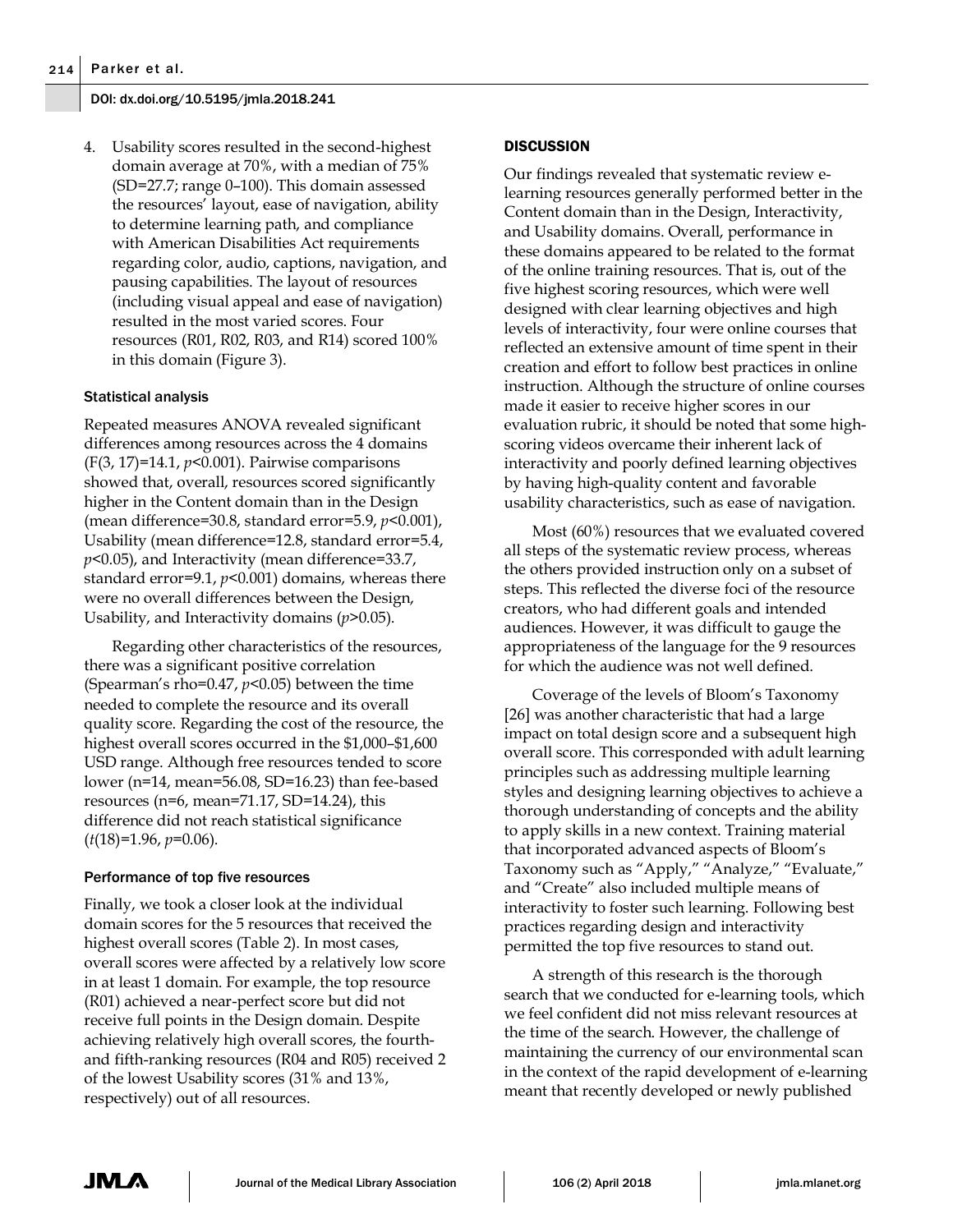# Table 2 Characteristics of highest-scoring resources

| <b>Resource</b><br>number |                                                                            |                                                                                                                                 |               |              |                                 | <b>Evaluation scores</b> |        |                    |                |
|---------------------------|----------------------------------------------------------------------------|---------------------------------------------------------------------------------------------------------------------------------|---------------|--------------|---------------------------------|--------------------------|--------|--------------------|----------------|
| (overall<br>score)        | Resource name                                                              | Creator                                                                                                                         | Format        | Duration     | Cost (USD)                      | Content                  | Design | Inter-<br>activity | Usabi-<br>lity |
| R01 (94%)                 | Comprehensive Systematic<br>Review Training Program<br>(Csystematic TP)*   | Joanna Briggs Institute                                                                                                         | Online course | 8-40 hours   | \$255-\$1,197                   | 100%                     | 75%    | 100%               | 100%           |
| R02 (91%)                 | Introduction to Systematic<br>Review and Meta-Analysis                     | Johns Hopkins<br>University (through<br>Coursera)                                                                               | Online course | 32 hours     | Free                            | 93%                      | 79%    | 90%                | 100%           |
| R03 (84%)                 | <b>Online Learning Modules</b><br>for Cochrane Authors*                    | Cochrane Training                                                                                                               | Web module    | 6 hours      | Free for<br>Cochrane<br>authors | 93%                      | 92%    | 70%                | 100%           |
| R04 (78%)                 | Introduction to Systematic<br>Review and Meta-Analysis<br>Course           | Dalla Lana School of<br>Public Health,<br>University of Toronto/<br>Knowledge Translation<br>Program, St. Michael's<br>Hospital | Online course | 75-110 hours | \$1,195                         | 93%                      | 88%    | 100%               | 31%            |
| R05 (72%)                 | <b>Systematic Reviews:</b><br>Diversity, Design and<br>Debate <sup>+</sup> | <b>EPPI-Centre</b>                                                                                                              | Online course | 210 hours    | \$1,395-\$3,060                 | 86%                      | 88%    | 100%               | 13%            |

\* Name of resource has changed since evaluation was completed.

† No longer available as evaluated.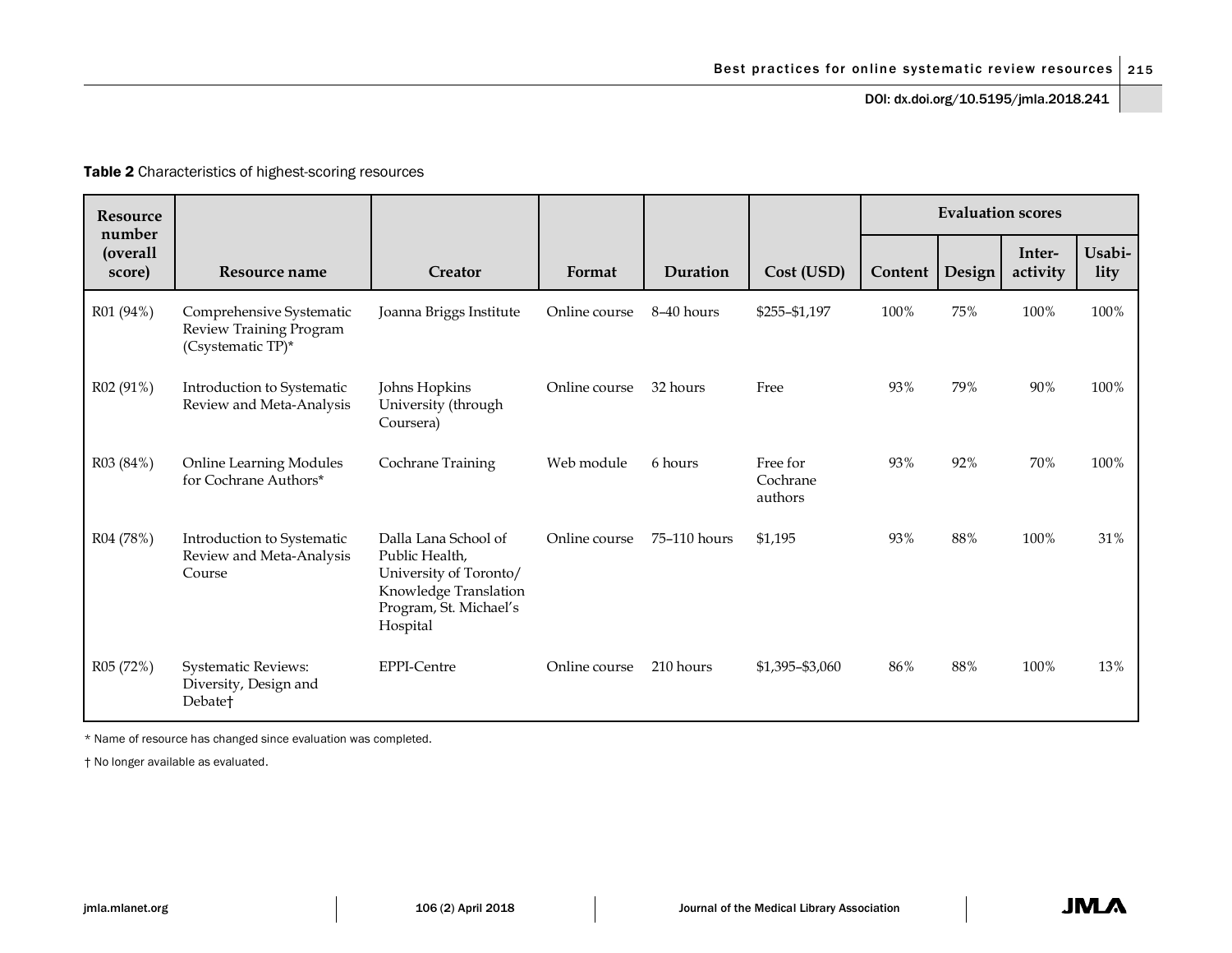training resources would not be included in this evaluation. Limiting inclusion to resources that encompassed the full process of conducting systematic reviews meant that we did not evaluate educational material teaching one or two steps that can be useful for researchers who need very specific instruction, though some of these resources have been evaluated elsewhere [15].

Another limitation was that our ability to evaluate usability and navigation was limited for a few included resources where we did not have complete access to the entire course or module. Excluding such resources from our scan would have left a gap in the review, but we acknowledge that the evaluation was incomplete and, therefore, the overall score for these resources was biased. Unlike other evaluations of individual e-learning tools concerning systematic reviews, we applied a standardized rubric to all identified resources across multiple domains and, therefore, added to what is known regarding the quality of such resources. Other researchers have evaluated single web-based resources to support systematic review authors but did not compare the training tools against any instructional standards, assess learning outcomes, or compare them to other resources [19, 20].

Although there were no other summative evaluations of research method e-learning tools, our findings of strengths in content and weaknesses in design and interactivity were similar to those of the evaluation of online EBM modules on which we based our work [17]. While Foster et al. also found that resources performed well in the Usability domain [17], our analysis showed only a trend toward strength rather than significance. The outcomes of our evaluation concerning the low use of the levels of Bloom's Taxonomy [26] and shortcomings in coverage of learning objectives also aligned with an assessment conducted by Boden and Murphy regarding the searching skills instruction in an online systematic review course [16].

Individual online training resources have been evaluated with various methods, including user experience [14], learner performance [15], and ranking of components based on Bloom's Taxonomy [16]. Of these approaches, objectively assessing outcomes is the most robust means of evaluating instructional effectiveness but would not be feasible to complete for all twenty identified resources. Whereas researchers examining other topics of

instruction have compared sets of e-learning resources using an appraisal standard such as the Currency, Reliability, Authority, Accuracy, and Purpose (CRAAP) Test [22], which looks solely at content characteristics, or have simply categorized the learning tools [23], our study applied a detailed rubric across four domains and employed multiple evaluators to increase objectivity while comparing resources to previously identified best practices.

Librarians and other educators who support researchers conducting reviews should keep in mind the strengths and weaknesses of existing systematic review training resources. To be able to recommend appropriate learning tools, they should weigh researchers' access to funding, time, interest in following a course versus a more self-directed learning format, and point at which the need for instruction arises, in addition to the criteria regarding Content, Design, Interactivity, and Usability applied in our study.

In addition to making recommendations, librarians and other educators should consider these criteria when designing online educational tools about systematic review methods. When developing new e-learning tools, regardless of format, creators should take particular care to include measurable learning objectives and increase interactivity to achieve more levels of Bloom's Taxonomy [26] to maximize the impact of the training resource. Videos can be useful and are easily accessible learning resources that can be produced with few resources; however, creators should follow better educational practices for e-learning by adding a table of contents or section markers to aid navigation and insert quizzes or other interactive elements to facilitate deeper comprehension. For online courses and modules, navigation bars or a table of contents can help orient users.

Subsequent research would help to illuminate the types of users who would most benefit from different types and formats of instructional material. Other future research includes testing some of the high-quality e-learning resources with independent users and evaluating learner satisfaction and preferences, as well as assessing the rate of completion and quality of the reviews that are produced after the instructional intervention.

This evaluation identifies existing high-quality learning resources from trusted sources that can be recommended to individuals who are seeking to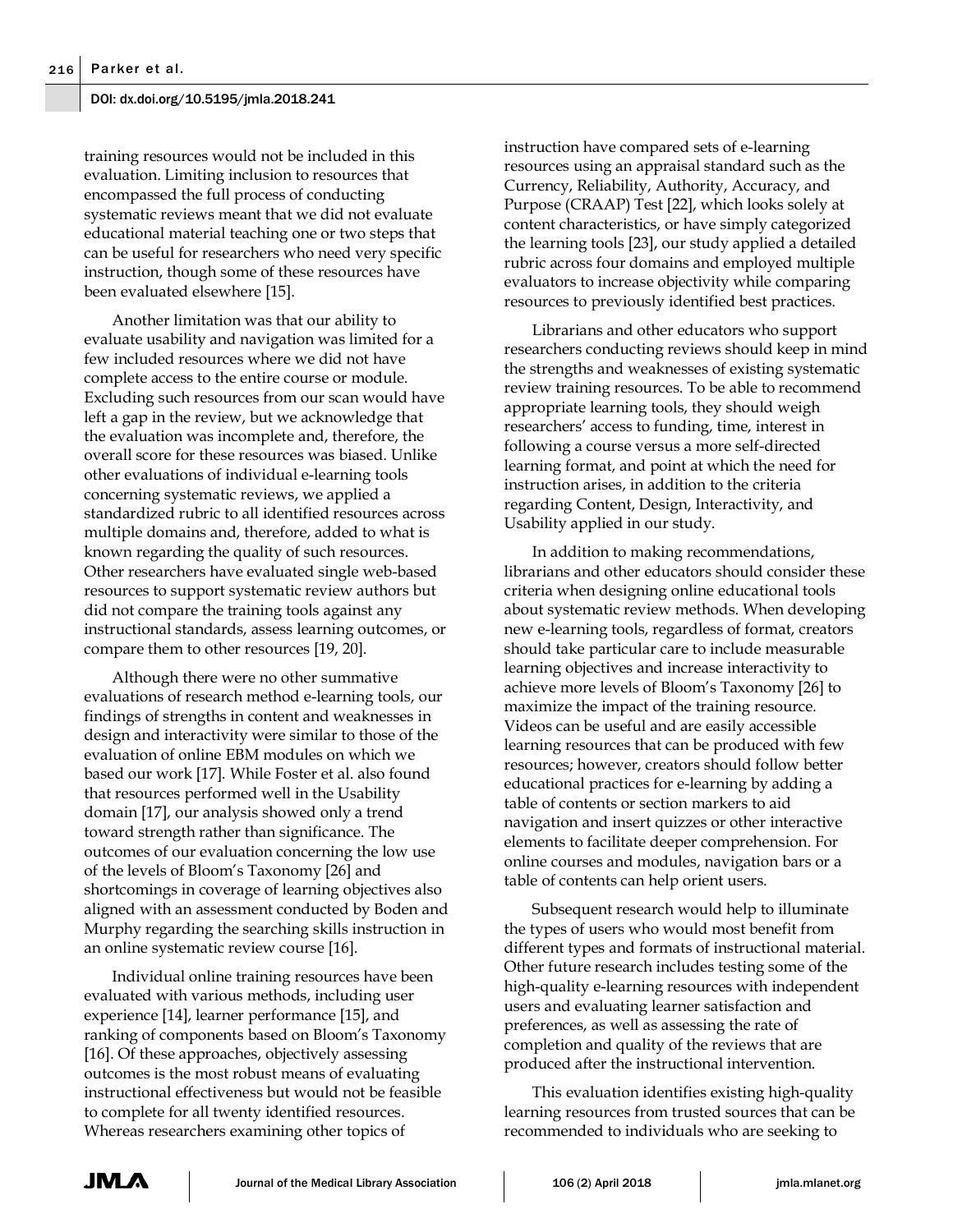improve their understanding of systematic review methods and increase their skills for conducting evidence syntheses. The courses and web module that had the highest overall evaluation scores included high levels of interactivity and followed good instructional design principles, including measurable learning objectives achieved by a combination of approaches for different learning styles. These resources also used recommended practices regarding usability, such as easy navigation and accessibility for learners with disabilities. Rating the publicly available training tools for systematic review methods using an evaluation framework also encourages reflection on educational material used in systematic review consultations or being developed for instruction. Noting the common limitations of online courses, web modules, and video tutorials will inform efforts to develop new resources by keeping in mind important elements of content, design, interactivity, and usability.

# AUTHOR CONTRIBUTIONS

Robin M. N. Parker, Leah Boulos, and Sarah Visintini contributed equally to the investigation.

#### **REFERENCES**

- 1. Rethlefsen ML, Farrell AM, Trzasko LCO, Brigham TJ. Librarian co-authors correlated with higher quality reported search strategies in general internal medicine systematic reviews. J Clin Epidemiol 2015 Jun;68(6):617–26.
- 2. Lefebvre C, Manheimer E, Glanville J. Chapter 6: Searching for studies. In: Higgins JPT, Green S, eds. Cochrane handbook for systematic reviews of interventions [Internet]. Version 5.1.0. [London, UK]: Cochrane Collaboration; 2011 [rev. 20 Mar 2011; cited 12 Mar 2017]. [<http://training.cochrane.org/handbook>](http://training.cochrane.org/handbook).
- 3. Joanna Briggs Institute. Joanna Briggs Institute reviewers' manual: 2014 edition [Internet]. South Australia: The Institute; 2014 [cited 14 Mar 2017]. [<http://joannabriggs.org/assets/docs/sumari/reviewers](http://joannabriggs.org/assets/docs/sumari/reviewersmanual-2014.pdf) [manual-2014.pdf>](http://joannabriggs.org/assets/docs/sumari/reviewersmanual-2014.pdf).
- 4. Eden J, Levit L, Berg A, Morton S, eds. Finding what works in health care: standards for systematic reviews [Internet]. Washington, DC: National Academies Press; 2011 [cited 14 Mar 2017]. [<https://www.nap.edu/catalog/13059/finding-what](https://www.nap.edu/catalog/13059/finding-what-works-in-health-care-standards-for-systematic-reviews)
	- [works-in-health-care-standards-for-systematic-reviews>](https://www.nap.edu/catalog/13059/finding-what-works-in-health-care-standards-for-systematic-reviews).
- 5. Button D, Harrington A, Belan I. E-learning & information communication technology (ICT) in nursing education: a review of the literature. Nurse Educ Today. 2014 Oct;34(10):1311–23.
- 6. Maertens H, Madani A, Landry T, Vermassen F, Van Herzeele I, Aggarwal R. Systematic review of e-learning for surgical training. Br J Surg. 2016 Oct;103(11):1428–37.
- 7. Santos GN, Leite AF, Figueiredo PT, Pimentel NM, Flores-Mir C, de Melo NS, Guerra EN, De Luca Canto G. Effectiveness of e-learning in oral radiology education: a systematic review. J Dent Educ. 2016 Sep;80(9):1126–39.
- 8. Sinclair PM, Kable A, Levett-Jones T, Booth D. The effectiveness of Internet-based e-learning on clinician behaviour and patient outcomes: a systematic review. Int J Nurs Stud. 2016 May;57:70–81.
- 9. Tarpada SP, Hsueh WD, Gibber MJ. Resident and student education in otolaryngology: a 10-year update on elearning. Laryngoscope. 2017 Jul;127(7):E219–E224.
- 10. Tarpada SP, Morris MT, Burton DA. E-learning in orthopedic surgery training: a systematic review. J Orthop. 2016 Sep 21;13(4):425–30.
- 11. Voutilainen A, Saaranen T, Sormunen M. Conventional vs. e-learning in nursing education: a systematic review and meta-analysis. Nurse Educ Today. 2017 Mar;50:97–103.
- 12. Wong G, Greenhalgh T, Pawson R. Internet-based medical education: a realist review of what works, for whom and in what circumstances. BMC Med Educ. 2010 Feb 2;10(1):12.
- 13. Childs S. Effective e-learning for health professionals and students—barriers and their solutions. a systematic review of the literature—findings from the HeXL project. Health Inf Libr J. 2005 Dec;22(suppl 2):20–32.
- 14. Parker RM, Neilson MJ. Lost in translation: supporting learners to search comprehensively across databases. J Can Health Libr Assoc. 2015;36(2):54–8.
- 15. Boden C. Efficacy of screen-capture tutorials in literature search training: a pilot study of a research method. Med Ref Serv Q. 2013;32(3):314–27.
- 16. Boden C, Murphy S. The latent curriculum: breaking conceptual barriers to information architecture. Partnership: Can J Libr Inf Pract Res. 2012;7(1):1–17.
- 17. Foster MJ, Shurtz S, Pepper C. Evaluation of best practices in the design of online evidence-based practice instructional modules. J Med Libr Assoc. 2014 Jan;102(1):31–40. DOI: [http://dx.doi.org/10.3163/1536-5050.102.1.007.](http://dx.doi.org/10.3163/1536-5050.102.1.007)
- 18. Online tutorials for librarians interested in systematic reviews. Evid Based Libr Inf Pract. 2008;3(1):93.
- 19. Jagannath V, Thaker V, Fedorowicz Z. Evaluation of COREL (collaborative online Revman learning) an alternative training method of Cochrane systematic review process [abstract]. Poster presentation at: Joint Cochrane and Campbell Colloquium; Keystone, CO; 18–22 Oct 2010. Cochrane Database Syst Rev. 2010;(CD000002 suppl):116.
- 20. Jayaram M, Polzmacher S, Wolff A, Koch K, Mansi K, Haynes E, Adams CE. Cochrane systematic reviewing for the uninitiated: an interactive demo. Aust New Zealand J Psychiatry. 2014;48:112–3.
- 21. Polanin JR, Pigott TD. The Campbell Collaboration's systematic review and meta-analysis online training videos. Res Soc Work Pract. 2013;23(2):229–32.